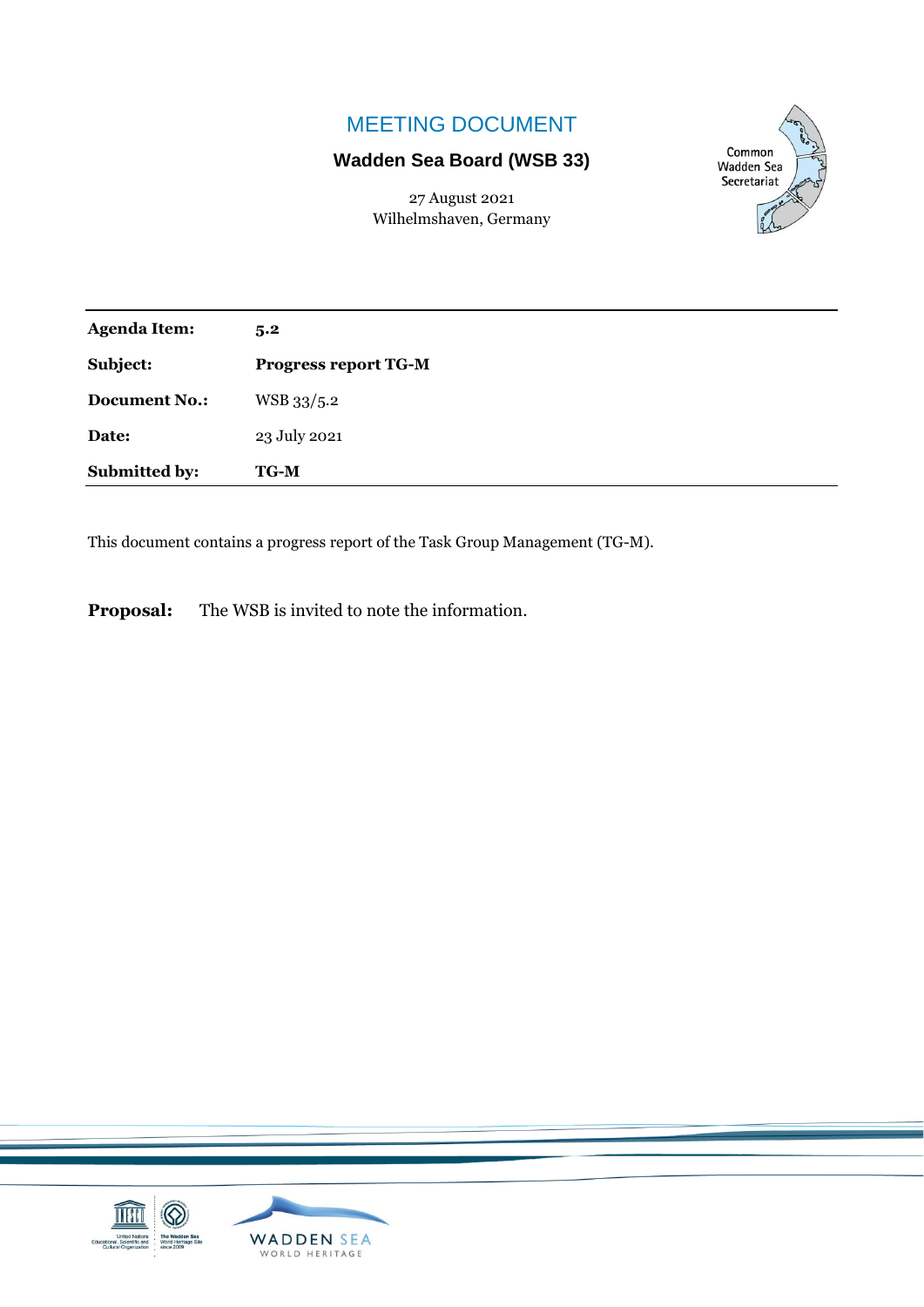# Task Group Management (TG-M) progress report to WSB 33

Since WSB 32, the TG-M has progressed on, respectively accompanied/supported the following specific items:

# **1. Flyway & Breeding Birds**

The official letter of approval of the concept note 'Climate Resilience for Critical Sites for Migratory Birds and People along the East Atlantic Flyway' (Short Title: Climate Resilient East Atlantic Flyway) submitted by the Wadden Sea Flyway Initiative (WSFI) in 2020 was sent out by the International Climate Initiative (IKI) secretariat in February 2021. The IKI project consortium has now entered the first steps of the preparatory phase. After an initial Kick-Off meeting with delegates from the German Ministry for the Environment, Nature Conservation and Nuclear Safety, the IKI secretariat, the Common Wadden Sea Secretariat and partners from the project consortium in the middle of April, the project consortium has, under the lead of the Common Wadden Sea Secretariat, developed and submitted a proposal for the 6-month preparation phase which is going to start at the beginning of 2022. It is foreseen that the actual project will start in the first quarter 2023, given funding is granted.

The next East Atlantic Flyway Assessment report is expected to be published by the end of 2021. The Netherlands has granted SOVON the assignment for continuation of the monitoring of the East Atlantic Flyway for the period 2021-2027.

A Youth Forum for the East Atlantic Flyway is being organized for September 2021 in collaboration with Youth Engaged in Wetlands, Migratory Birds for People, Common Wadden Sea Secretariat, and the International Wadden Sea School.

In addition, in 2020 the WSFI assisted with the development and management of critical site networks in West Africa and conducted community-based site activities: (1) support the nomination of the Bijagos Archipelago as a World Heritage Site, (2) develop a network of experts to address the management of intertidal flats, especially for migratory waders, (3) raise awareness for migratory birds among the general public with campaigns and infrastructure projects and contribution to the new flyway movie "A call for cooperation saving the place migratory birds call home".

The next progress report on 'Migratory Birds in the Wadden Sea' is currently under preparation and will include all count data on migratory birds until summer 2020, providing the most recent baseline information on trends in migratory bird numbers relevant under the framework of the TMAP. The report is expected to be published after the official publication of the QSR chapters on breeding and migratory birds. The Breeding Bird Expert Group is planning a joint workshop with the Expert Group Saltmarshes and Dunes in November 2021. After a previous joint workshop between the two groups focusing on the saltmarshes and how their management effects breeding birds, this workshop will focus on the restoration and management of dunes and beaches and their effect on the conservation status of habitats and breeding birds.

A Quality Assessment Workshop is being organized by Schleswig-Holstein for September 2021 to ensure the correct identification of juvenile Arctic waders. Comparative data on the percentage of juveniles in the population from successive years can provide useful information to assess changes in the breeding success of Arctic breeding migratory birds which use the Wadden Sea as a stopover site.

# **Proposal: WSB is invited to note the information.**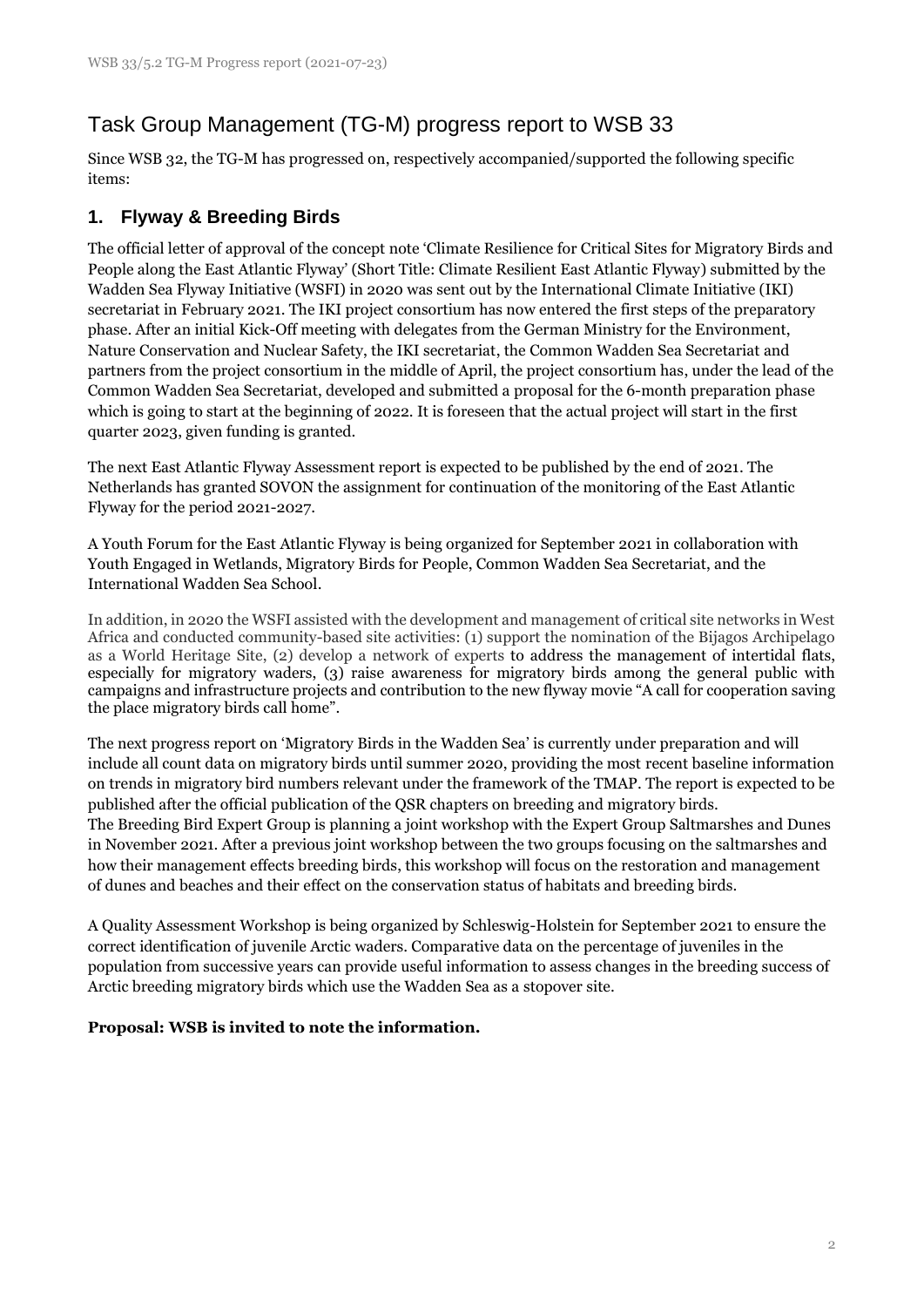# **2. Fish targets / Swimway**

The ad hoc Working Group Swimway (WG-Swimway) has been transformed to an Expert Group Swimway (EG-Swimway) with Terms of Reference adopted at WSB 32. Members for EG-Swimway have been nominated by the States and Länder (Annex 1). As announced by the Netherlands at WSB 32, the Dutch representation in this Expert Group and hence for fulfilling the tasks outlined in the ToR cannot be specified before discussion of priorities at the next Ministerial Conference in 2022, and is now limited to one person for two days a year.

A temporary subgroup of fish monitoring experts has prepared a first draft proposal for a common fish monitoring programme in the Wadden Sea under the Trilateral Monitoring and Assessment Programme (TMAP), upon request by the Task Group Monitoring and Assessment (TG-MA). An overlap with co-authors of the Quality Status Report thematic report on fish ensured alignment with proposed needs for future QSR assessments.

A sub-group of Danish, Dutch and German fish scientists is regularly meeting to prepare a trilateral Swimway research proposal. A draft proposal consisting of modules has been prepared which may be used fully or partially to fit open calls for third party funds.

### **Proposal: WSB is invited to note the information**

# **3. Wardening & management**

A wardening workshop planned for 2021 has been postponed, due to COVID-19 travel- and meeting restrictions since 2020. Under lead of Dutch TG-M members, a new date for early 2022 is envisaged.

#### **Proposal: WSB is invited to note the information.**

# **4. Seal Management Plan**

The regular report on grey seal surveys in the Wadden Sea and Helgoland has been published beginning of July 2021, documenting a continuous increase in grey seal numbers.

[Brasseur S., Carius F., Diederichs B., Galatius A., Jeß A., Körber P., Meise K.,](https://www.waddensea-worldheritage.org/sites/default/files/Wadden%20Sea_Grey_Seal_Report_2021_0.pdf) Schop J., Siebert U., Teilmann [J., Bie Thøstesen C. & Klöpper S. \(2021\) EG-Marine Mammals grey seal surveys in the Wadden Sea and](https://www.waddensea-worldheritage.org/sites/default/files/Wadden%20Sea_Grey_Seal_Report_2021_0.pdf)  [Helgoland in 2020-2021. Common Wadden Sea Secretariat, Wilhelmshaven, Germany.](https://www.waddensea-worldheritage.org/sites/default/files/Wadden%20Sea_Grey_Seal_Report_2021_0.pdf)

The Expert Group Marine Mammals hopes that the celebrations regarding the 30-year anniversary of the Seal Agreement can take place in person in autumn 2021.

### **Proposal: WSB is invited to note the information**

### **5. Harbour porpoises**

The postponed harbour porpoise workshop is currently planned as a side event at the ISWSS in Büsum in November 2021.

#### **Proposal: WSB is invited to note the information**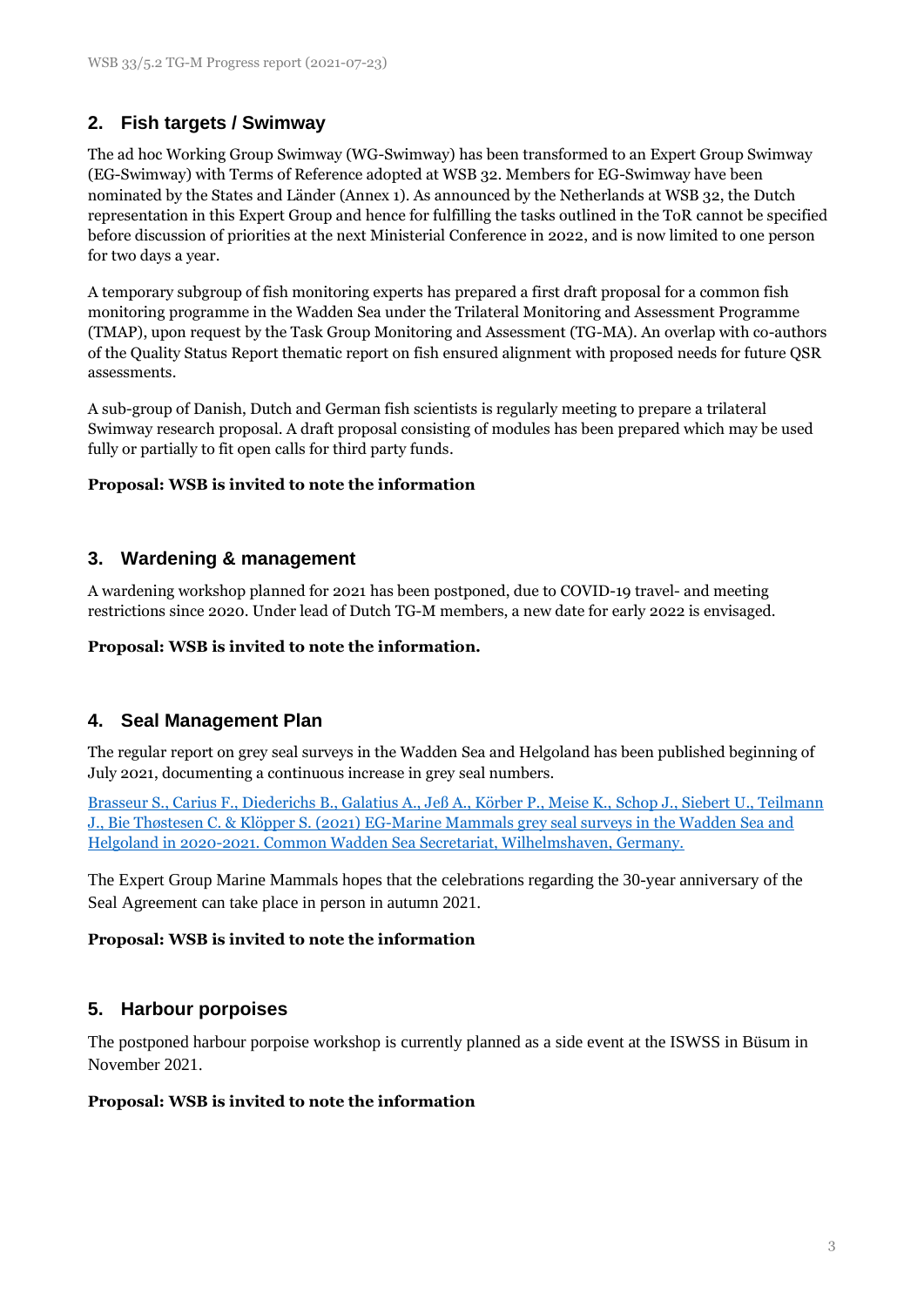# **6. Alien Species**

The early warning system is considered to be part of the alien species Network platform in the format of a separate micro site (or sub site) of the official website of the secretariat. The implementation is foreseen in 2021/2022. The Expert Group Alien Species (EG-AS) continues working towards development of operational assessment criteria/targets for non-indigenous species, which can be integrated into the future parameter set and programme array of the Trilateral Monitoring and Assessment Programme (TMAP). To support this work, an eDNA workshop has been held. Based on the findings of the workshop, it was agreed to further explore, if eDNA analysis could be used among the methods for the monitoring and assessment of alien species in the Wadden Sea. A concept note will be developed on the possibilities on the use of eDNA methods for the monitoring and assessment of alien species in the Wadden Sea.

### **Proposal: WSB is invited to note the information**

# **7. Sustainable Fisheries**

As one key topic towards sustainable management in the Wadden Sea fisheries is being tackled within the frame of the single integrated management plan (SIMP) and a QSR thematic report is being prepared. TG-M supports review and enrichment of expert assessment on the impact of key topics on key values of the OUV.

For SIMP and QSR see WSB 33/5.1/2 and WSB 32/5.4.

### **Proposal : WSB is invited to note the information**

### **8. Marine litter**

Based on the trilateral overview on marine litter related policies and activities in the Trilateral Wadden Sea Region (see [WSB 32/5.2/5 TG-M Marine Litter inventory\)](https://www.waddensea-worldheritage.org/system/files/WSB-32-5-2-5-tg%20m%20marine%20litter.pdf), TG-M will collaborate with relevant trilateral groups to prepare concrete recommendations to the TWSC for improving focussed and targeted collaboration and coordination in this matter.

### **Proposal : WSB is invited to note the information**

# **9. Energy**

As one key topic towards sustainable management in the Wadden Sea, energy is being tackled within the frame of the single integrated management plan (SIMP). TG-M is supporting review and enrichment of expert assessment on the impact of key topics on key values of the OUV.

These efforts are conducted in line with the development of the QSR thematic report energy. For SIMP and QSR see WSB 33/5.1/2 and WSB 32/5.4.

#### **Proposal: WSB is invited to note the information.**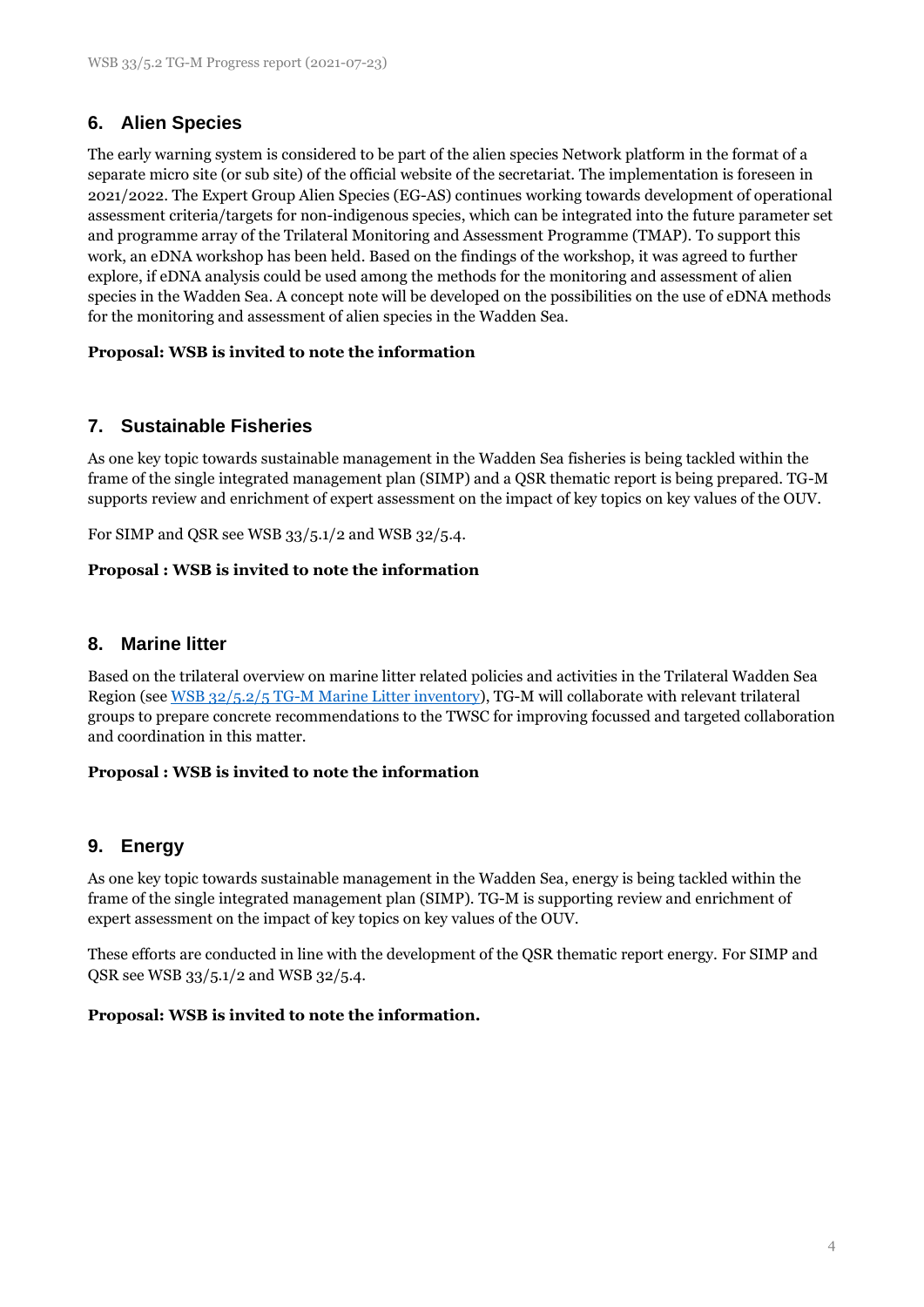# **10. Ports and shipping**

As one key topic towards sustainable management in the Wadden Sea, shipping and ports is being tackled within the frame of the single integrated management plan (SIMP). TG-M is supporting review and enrichment of expert assessment on the impact of key topics on key values of the OUV.

On-going work on this topic is supported by a consultant, including Particularly Sensitive Sea Area (PSSA) [Operational Plans](https://www.waddensea-worldheritage.org/resources/pssa-wadden-sea-operational-plans) implementation assessment, potential conflicts of shipping with the 10 OUV key values and potential next activities. These efforts are conducted in line with the development of the QSR thematic report shipping. For SIMP and QSR see WSB 33/5.1/2 and WSB 32/5.4.

The round table for shipping as a partnership initiative led by the WSF with the support of the CWSS/ Partnership Hub admin unit and in collaboration to TG-M [\(WSB30/5.8/2 WSF Shipping Group\)](https://www.waddensea-worldheritage.org/sites/default/files/WSB30%205.8-2%20ws%20shipping%20group.pdf) was postponed (for Progress Report of the Wadden Sea Forum see WSB 33/7/1).

### **Proposal: WSB is invited to note the information.**

# **11. Natura 2000 roof report**

TG-M is contributing towards finalizing a feasibility study, which will include last contributions regarding the implementation of the NATURA-2000 complex in the respective countries. The writing process will be finished by the chair of TG-M.

### **Proposal: WSB is invited to note the information.**

# **12. Single integrated management plan (SIMP)**

TG-M has supported and continues supporting review and enrichment of a rapid expert assessment of (potential) impacts of the key topics on the Outstanding Universal Value of the Wadden Sea. TG-M related key topics are shipping and ports, fisheries and energy. For SIMP and QSR see WSB 33/5.1/2 and WSB 32/5.4.

### **Proposal: WSB is invited to note the information.**

# **13. Quality Status Report (QSR)**

Authors have started work on thematic reports of TG-M relevant topics fisheries, shipping and energy in the respective thematic reports of the QSR. For SIMP and QSR see WSB 33/5.1/2 and WSB 32/5.4.

### **Proposal: WSB is invited to note the information.**